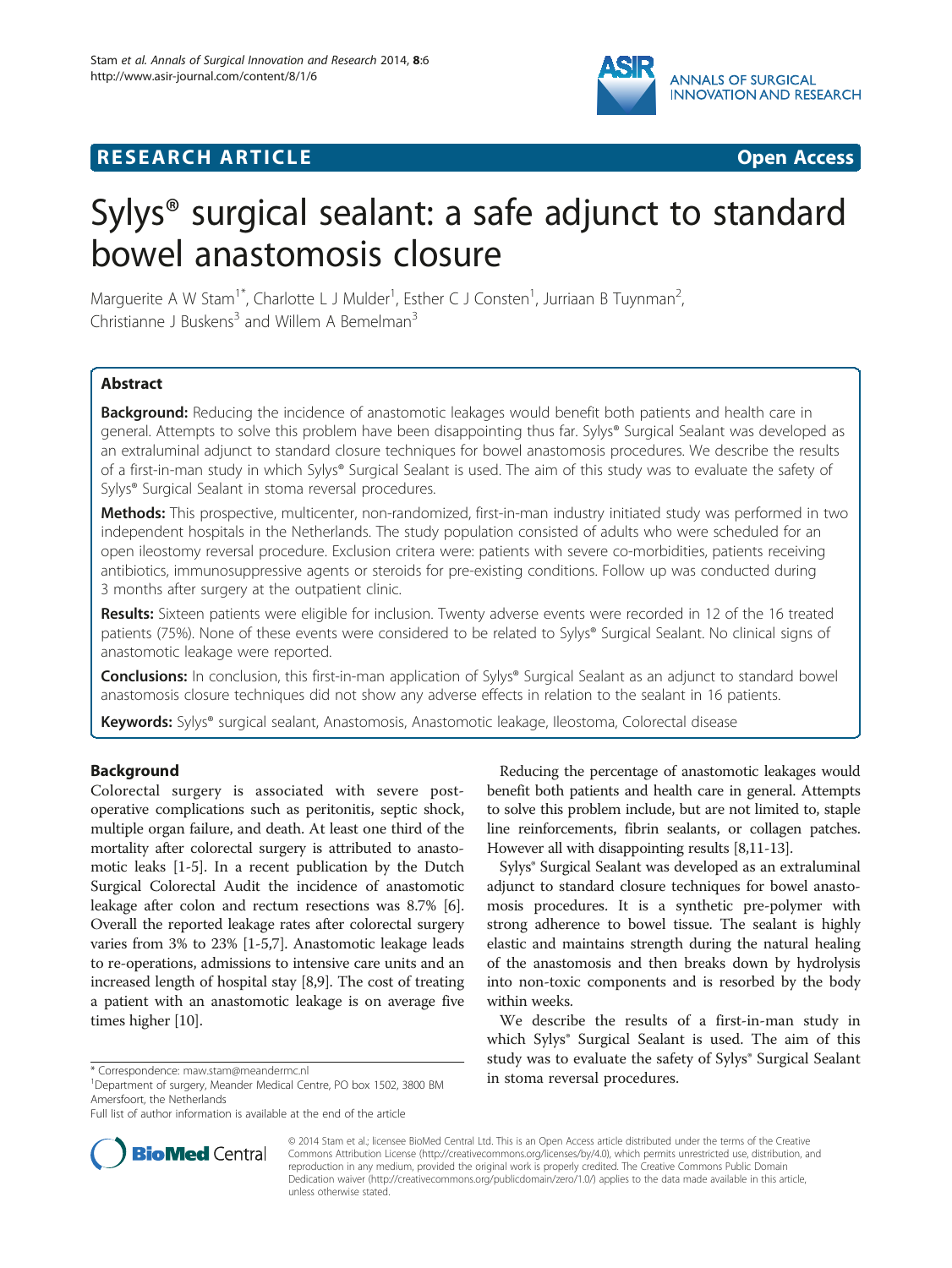#### **Methods**

A prospective, multicenter, non-randomized, first-in-man industry initiated study was performed in two independent hospitals in the Netherlands; Meander Medical Centre in Amersfoort (a big teaching hospital) and Amsterdam Medical Centre in Amsterdam (tertiary referral center). Ethical approval was obtained by both medical ethical committees and the Dutch Health Care Inspectorate. Written consent was signed prior to inclusion.

#### Patient population

Eligible for inclusion were adults, scheduled for an open ileostomy reversal procedure between April and May 2013. Exclusion critera were: patients with severe comorbidities, an ASA classification over 2, patients receiving antibiotics for pre-existing condition or infection, steroids or immunosuppressive agents at the time of surgery. Follow up was conducted at the outpatient clinic during 3 months.

#### Sylys® surgical sealant

Sylys® Surgical Sealant (Cohera Medical Inc, Pittsburgh, USA) is a polyethylene glycol (PEG)-based synthetic prepolymer that utilizes silane chemistry in combination with urethane chemistry to produce a rapid curing, singlepart, moisture-cure sealant with strong adherence to bowel tissue. Preclinical use in mice did not show any safety risks (unpublished data).

#### Procedures

At least 1 hour prior to the first incision, Sylys<sup>®</sup> Surgical Sealant was taken from frozen storage (−10°C to −30°C) and allowed to thaw to room temperature. The surgical procedure was consistent with techniques used for standard open ileostomy takedown procedures. All surgeries were performed by experienced gastro-intestinal surgeons. The anastomotic junction was made using either staples, sutures or a combination of both. Upon conclusion of constructing the anastomotic junction Sylys® Surgical Sealant was applied circumferentially over the staple and/or suture line using the Sylys<sup>®</sup> applicator (Cohera Medical Inc, Pittsburgh, USA). Approximately five minutes was allowed to pass without disruption or manipulation of the anastomotic junction allowing Sylys<sup>®</sup> Surgical Sealant to cure. The sealant was rinsed with saline after 2 minutes to accelerate curing and keep the tissues moist.

#### Study objectives

Primary endpoint of this study was to determine the safety of Sylys<sup>®</sup> Surgical Sealant used during open ileostomy reversal procedures. Safety was measured in terms of complication rate and mortality during our follow-up period. Secondary endpoints of this study were length of hospital stay, reoperation rate, readmission rate, number/type of additional procedures due to complications and application time and convenience. For study purposes Adverse Events(AE) and Serious Adverse Events (SAE) were reported. According to protocol all deviations from the normal range had to be reported as AE, despite recent surgery.

#### Statistical analysis

Numerical variables were displayed in terms of mean, standard deviation, median and number of observations. Categorical variables were displayed using number of observations and percentages. Subject disposition and safety analysis were conducted on the safety analysis set. All other analyses were conducted on the efficacy analysis set, unless specified otherwise.

#### Results

Sixteen patients were eligible for inclusion. Median age was 58.6 years (range 21.3-75.3). Median BMI 24.7 kg/m2 (range 19.6-33.4). The majority of the enrolled patients was male  $(n = 13; 81.3%)$ . [Table 1] The initial reasons for ileostomy were surgery for: rectal cancer  $(n = 10)$ , diverticulitis ( $n = 3$ ), familial adenomatous polyposis ( $n = 2$ ) and colitis  $(n = 1)$ . Follow up was completed by all but one patient.

#### Primary outcome: mortality and complication rate

Twenty (20) adverse events were recorded in 12 of the 16 treated patients (75%) over a three month period. Complications were subdivided in major complications (SAE) and minor complications (AE).

There were three major complications registered, all of which required hospitalization: diarrhoea as a consequence of chemotherapy resulting in dehydration  $(n = 1)$ , ileus  $(n = 1)$  and deep tissue wound infection  $(n = 1)$ . The latter two were interpreted as possibly device related. No clinical signs of anastomotic leakage were reported. There was no mortality in this group.

Minor complications are listed in Table [2.](#page-2-0) All minor events did not require (prolonged) hospitalization.

#### Table 1 Baseline characteristics

| Characteristic    | Mean (SD)   | Median (range)    |
|-------------------|-------------|-------------------|
| Age (years)       | 55.2 (13.7) | 58.6 (21,3-75.3)  |
| Weight (kilogram) | 78.7 (14.7) | 76.5 (57.0-105.0) |
| Height (meter)    | 1.78 (0.09) | 1.78 (1.64-1.97)  |
| BMI (kg/m2)       | 24.9(4.0)   | 24.7 (19.6-33.4)  |
| Gender            |             |                   |
| Male              | 13 (81.3%)  |                   |
| Female            | 3(18.7%)    |                   |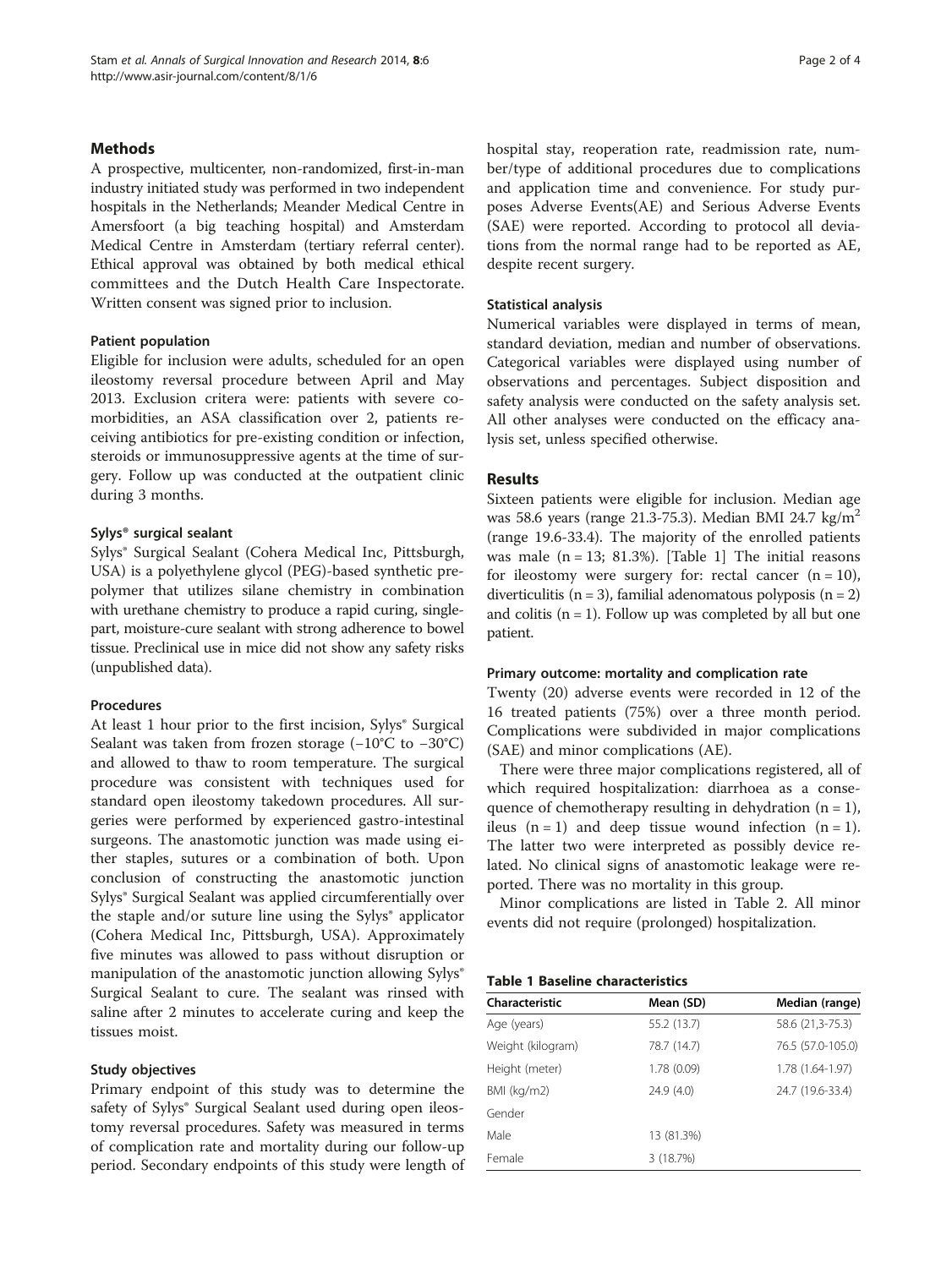<span id="page-2-0"></span>Table 2 Complications after reversal ileostomy with Sylys® Surgical Sealant

| <b>Events</b>               | Serious adverse<br>event (N) | Adverse<br>event (N) |
|-----------------------------|------------------------------|----------------------|
| <b>Ileus</b>                | 1                            |                      |
| Diarrhea by chemotherapy    | 1                            |                      |
| Deep tissue infection       | 1                            |                      |
| Altered bowel habits        |                              | 7                    |
| Small intestine obstruction |                              | $\mathcal{P}$        |
| Wound infection             |                              | $\mathcal{P}$        |
| Abdominal pain              |                              | $\mathfrak{D}$       |
| Urologic disorders          |                              | $\mathfrak{D}$       |
| Back pain                   |                              |                      |
| Gastroenteritis             |                              |                      |
| Recurrent hepatic neoplasm  |                              |                      |
| Nausea                      |                              |                      |
| Proctitis                   |                              |                      |

#### Sylys® surgical sealant application procedure

The mean duration of the surgical procedure was  $52 \pm$ 12 minutes (n = 15). Mean time to apply the Sylys<sup>®</sup> Surgical Sealant was  $34 \pm 24$  seconds (n = 14). There was no need to remove or reapply Sylys® Surgical Sealant in any of the 16 operated patients (0%).

#### Hospital stay

Mean hospital stay length after the ileostomy reversal surgery + Sylys<sup>®</sup> Surgical Sealant treatment was 3 days, with minimum and maximum of 2 and 5 days respectively.

#### Reoperation and additional procedures

None of the treated patients required additional surgical procedures or interventions.

#### **Discussion**

This safety-study did not show any adverse events related to the application of Sylys® Surgical Sealant in a cohort of 16 patients having a ileostomy reversal procedure. Although numerous adverse events occurred, all could be attributed to the regular postoperative complications related to ileostomy reversal procedures. Kaidar-Person et al. reviewed 26 studies evaluating the complications of loop ileostomy closure. Reported rates of small bowel obstruction range from 0% to 15% and wound infections range from 0% to 18.3% [[14](#page-3-0)]. These findings are in line with our results.

Three serious adverse events were reported. These were labeled serious, in line with international rules and regulations, because of the need for hospitalization. We considered the patient suffering from dehydration caused by diarrhoea after chemotherapy as not related to the

application of the device. Two SAE's were labelled as possibly device related. One patient suffered from an ileus which resolved swiftly after oral laxatives. Additional tests could not clarify the cause of the obstruction, however it was possibly related to a bowel movement disorder caused by excessive use of piperidine derivates. The latter patient suffered from a deep tissue infection. A causative relationship between the two is unlikely, but cannot be excluded.

Furthermore, none of the 16 patients showed signs of allergic reactions towards Sylys® Surgical Sealant, indicating that the polyethylene glycol (PEG)-based synthetic pre-polymer is well tolerated by the patients. Other known surgical sealants have reported increased inflammation and post-surgical adhesion formation. This is most likely due to the use of cyanoacrylate products. It has been reported that they might increase inflammatory reactions, cause anastomotic stricture and colonic obstruction, necrosis and severe adhesion formation [[13,15\]](#page-3-0).

Applicability of the Sylys® Surgical Sealant was a major point of interest for all participating surgeons since it potentially leads to added procedure time and therefore costs. Application of Sylys® Surgical Sealant over the anastomotic junction required only 5 minutes of extra operating time: about 30 seconds to apply it, and 5 minutes for the pre-polymer to adhere to the intestinal tissue.

Our study had several limitations. Firstly the number of patients is fairly low. This was due to the nature of a safety study. Secondly the efficacy of the sealant could not be evaluated. To our knowledge none of the currently available coatings of intestinal anastomoses have shown convincing results [[13](#page-3-0)]. Further studies are needed to evaluate the efficacy of Sylys® Surgical Sealant. Thirdly Sylys® Surgical Sealant was tested in open procedures, since the open surgical setting allowed the surgeons to easily apply the sealant over the anastomosis. In the future, with the rise of laparascopic procedures, this product and its application kit will need to undergo minor modifications to be trocar-compatible after which it needs to be tested in a laparoscopic setting for its potential to reduce leakage of colorectal anastomosis.

Fourth, the applicability of the sealant was tested on an anastomosis where the sealant is simple to apply. Application on low anterior anastomosis is expected to be more troublesome.

### Conclusion

In conclusion, this first-in-man application of  $Sylys^{\circ}$ Surgical Sealant as an adjunct to standard bowel anastomosis closure techniques did not show any adverse effects in relation to the sealant in 16 patients. Larger trials have been scheduled to further investigate the efficacy of Sylys<sup>®</sup> Surgical Sealant in reducing anastomotic leakage after laparascopic colorectal surgeries.